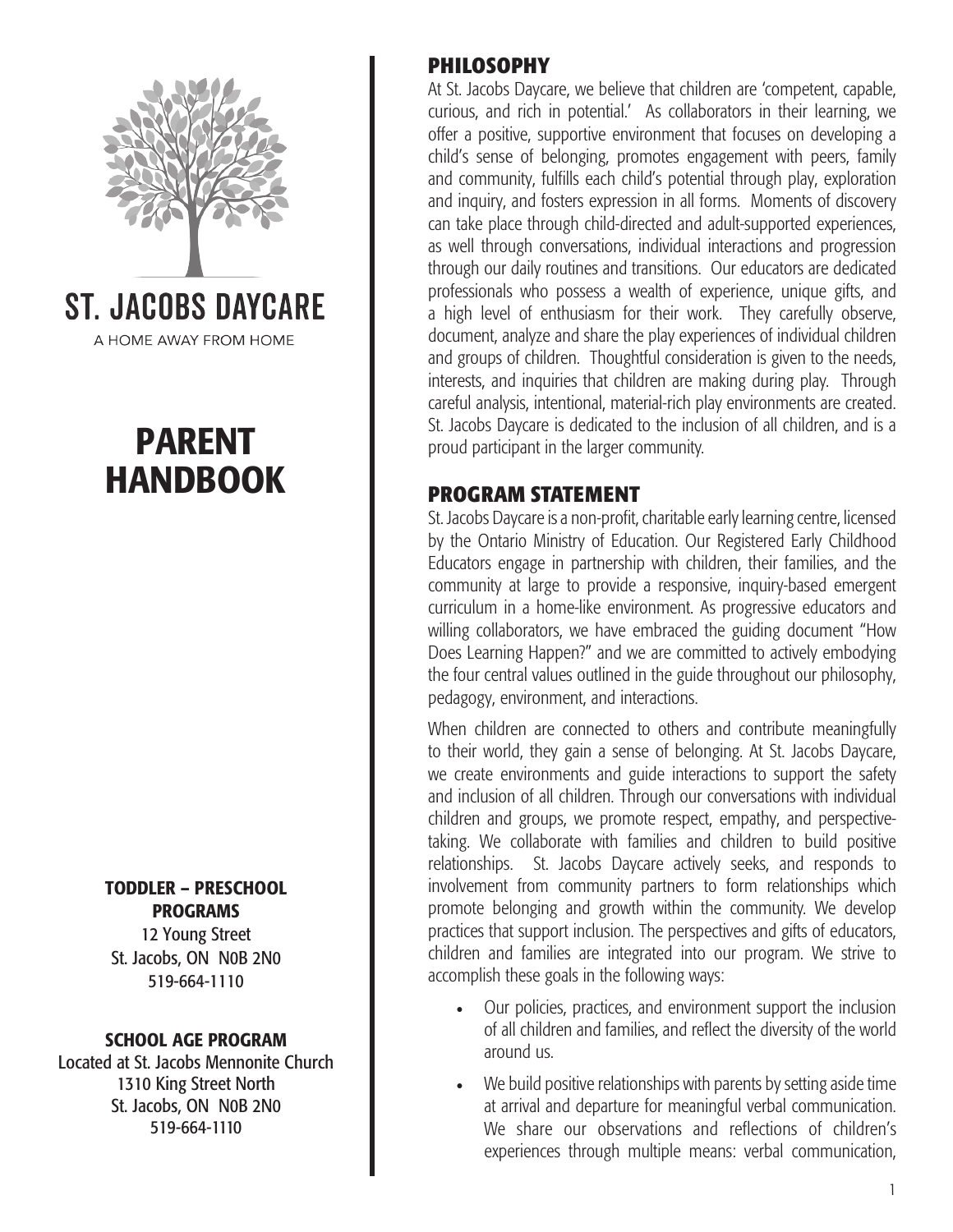written documentation, newsletters, learning stories, individual portfolios, displays of artwork, photos and documentation panels.

- We are continuously available to meet with families to provide ongoing feedback, as well as to participate in goal-setting and planning for the needs of individual children.
- We maintain awareness and involvement with the local community through outings, excursions, and participation in local events within St. Jacobs.
- St. Jacobs Daycare has formed ongoing relationships with community partners for mutual benefit. We seek assistance from local agencies in ongoing support for individual children. We welcome ECE students during their practicum at local community colleges, as well as local high school students on co-op placements.
- Our educators practice, model, and promote positive communication with families and children at all times. We strive to create warm and caring relationships with each individual child. We practice authentic, respectful communication with every interaction, which helps children feel loved, safe, and secure. We provide time for individual conversations throughout the day: during play periods, meals, transitions, and upon arrival and departure of each child.
- We offer indoor and outdoor play experiences which help connect children to the natural world. Objects from nature that can be explored and manipulated can be found indoors as well as in our outdoor play spaces.
- Our program rooms instill a sense of belonging for each child. Children's experiences, creations, ideas, and photos, including family photos, are displayed in multiple locations within each room.

St. Jacobs Daycare actively promotes the health, safety and well-being of children at all times. In a successful learning environment, children are physically active, confident, resilient and autonomous. Health and safety extends beyond meeting children's physical needs, and encompasses their emotional, intellectual and mental well-being. Children need to feel safe in many ways. To help children work towards self-regulation and self-care we offer intentionally planned, safe spaces. Their diverse physical, emotional and cognitive needs, capabilities and interests are accommodated in both our indoor and outdoor learning environments.

• Daily schedules are posted for each group of children. The schedules incorporate periods of indoor and outdoor play, active and quiet play, nutrition periods and

rest. All times posted on the schedule are approximate, and can be adjusted as needed. As a result, our schedule is both flexible and predictable, and able to accommodate both individual and group needs.

- We offer daily opportunities, indoors and outdoors, for active physical play and exploration. Children are regularly encouraged to take reasonable risks and increase their confidence. These activities will foster engagement, and instill a sense of wonder and curiosity.
- Within our indoor and outdoor environment, we have incorporated spaces that promote quiet play and reflection through inviting seating, home-like furnishings, soft toys and pillows, and spaces where children can spend time alone as they choose.
- We provide healthy meals and snacks in a relaxed eating environment.
- Our educators implement positive guidance strategies that promote peaceful resolutions in areas of disagreement. They strive to reflect and interpret children's' feelings and emotional states through active listening, to help children both express and meet their needs.
- Children are encouraged to understand and express their individual physical needs, such as for rest, quiet and active play, food intake and toileting.
- We encourage the development of children's selfhelp and self-care skills, and see daily routines and transitions as opportunities to naturally build those skills.
- We hope to immerse children in the ongoing process of self-regulation, by promoting effective communication strategies and establishing an atmosphere of safety and trust, as well as actively engaging children in perspective-taking.
- We continually maintain an awareness of the children in their care, by monitoring their location, their actions and their health. We are consistently mindful of numbers and ratios within each room. All pertinent information is exchanged between staff members during transition periods and throughout the day.
- We maintain and promote positive health practices through such means as effective hand washing, safe food handling, and disinfection of surfaces, toys and equipment.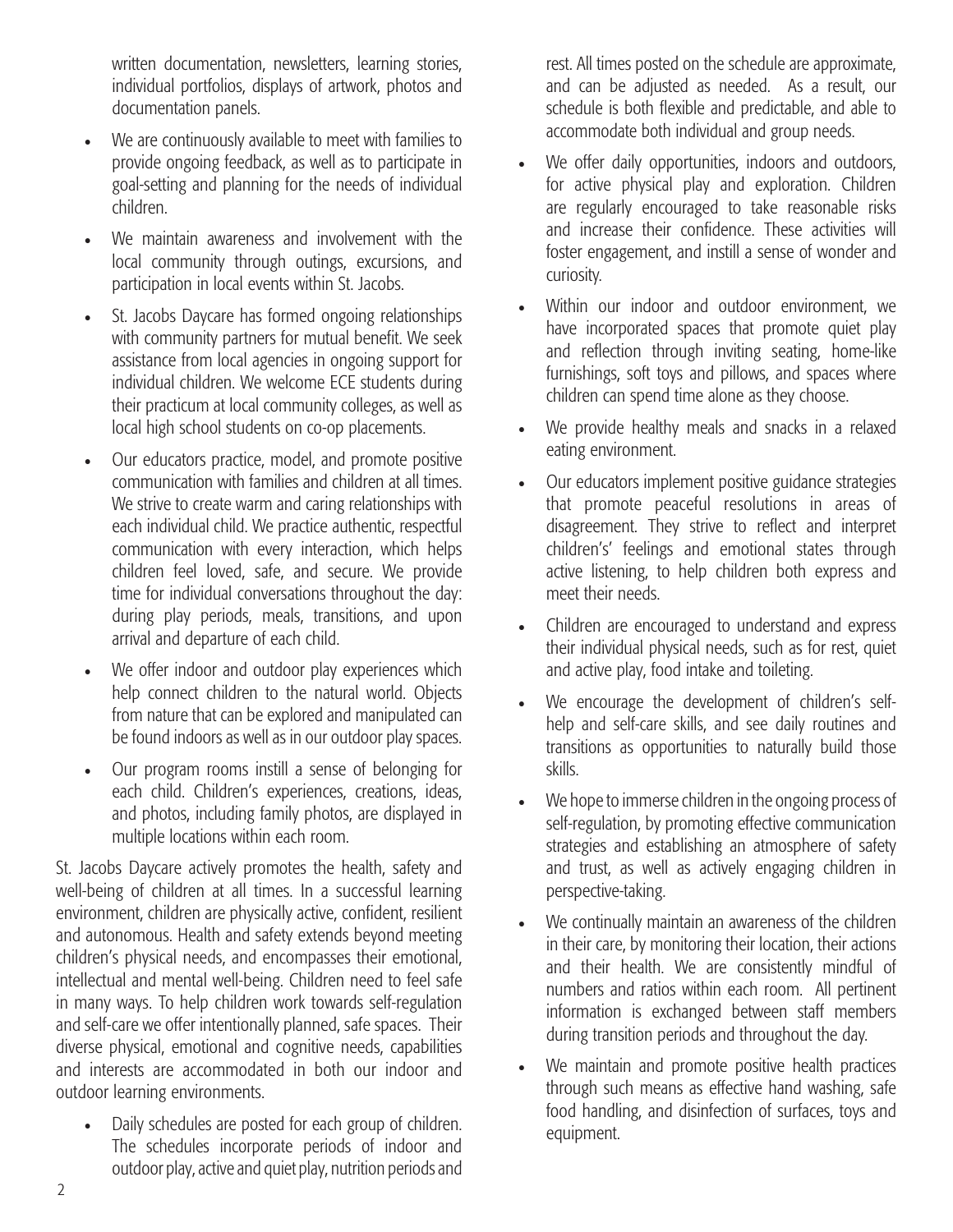St. Jacobs Daycare sees children as "competent, capable, curious, and rich in potential." Children who actively engage with materials, spaces, objects and their peers, in an environment which promotes exploration, play and inquiry will become lifelong learners. Our goal is to create a positive learning environment by providing responsive, relevant curriculum throughout the day. Children explore with their minds, their bodies and their senses. They can maintain their sense of wonder in an environment which is materialrich, interesting, and challenging. Educators support children's natural curiosity by asking thought provoking questions and engaging in conversations which encourage children to investigate, explore, and test theories. Our curriculum planning provides opportunities for many varied and diverse childinitiated experiences. As well, educators will offer thoughtful, observation-based adult-supported experiences during regular play periods. Through all types of exploration, play and inquiry; children will engage and experiment with materials, and participate in experiences that support the development and growth of each individual child.

- We observe and document children's interests, interactions and enjoyment. Our process of observation, reflection and curriculum design incorporates observations of individual children and their needs as well as group interests and dynamics. After reflecting on the observations, educators design intentional, experience-rich environments which encourage engagement in productive, child-initiated play experiences as well as adult-supported activities.
- As educators, we see ourselves as co-investigators and co-planners. The children's ideas, theories and inquiries are incorporated into curriculum experiences that will challenge their capabilities, and encourage further investigation. Our goal is to help them discover and understand key concepts while engaging in play.
- We make our observations and reflections visible in many ways. As well as being the foundation of curriculum planning, we regularly post photo collages and stories, record and share conversations, and create documentation panels. Experiences and discoveries are also incorporated into individual portfolios, and learning stories. We observe and document group play and experiences as well as individual significant moments of discovery and growth.
- Opportunities exist for interactions, conversations and experiences throughout all aspects of the daily curriculum. Children can experience moments of curiosity and discovery during active and quiet play periods, as well as during transitions, during rest

periods, while engaging in personal care routines, and at meal times.

- Our flexible daily schedule allows for long periods of sustained play for children. Limited interruptions will help maintain a sense of calm throughout the centre.
- We encourage and invite participation from parents and the community at large. Community diversity will enrich and broaden the experiences of children in our care.

St. Jacobs Daycare believes that children express themselves in many ways, both verbally and non-verbally. Every child is a capable communicator, and we strive to foster expression in all forms. As children develop, they acquire, comprehend and utilize language for many purposes. We create space and opportunities for children to express themselves and be heard. We promote active listening. We see creative expression as a valuable means of communicating feelings, experiences, and ideas. Our learning environments promote literacy through engagement, stories, conversations and print rich experiences. We value authentic, meaningful and reciprocal communication between children and adults, and among peers. Our goal is to promote creative expression and meaningful communication throughout our curriculum.

- As educators, we are aware of the "many languages" of children. We facilitate successful communication between children so that they can adopt positive strategies for sharing ideas and problem-solving. Our focus moves beyond spoken words. Educators strive to interpret and clarify non-verbal cues, body language and gestures which are part of the "many languages" of children, and assist children in expressing themselves.
- We support children in building healthy relationships with their peers through positive interactions. We promote empathy and assist children in acquiring effective communication skills.
- Language and literacy materials are woven into all daily routines, experiences and spaces. We recognize the importance of stories and books for acquiring language and developing early literacy skills. While books are always available and shared, we also encourage conversation, songs, and storytelling. We create our own books and stories to share. We value the stories that children tell each other as enriching and meaningful, and we recognize that stories often lead to moments of discovery and self-reflection.
- Ample time, space and materials are provided to encourage creative expression. We support expression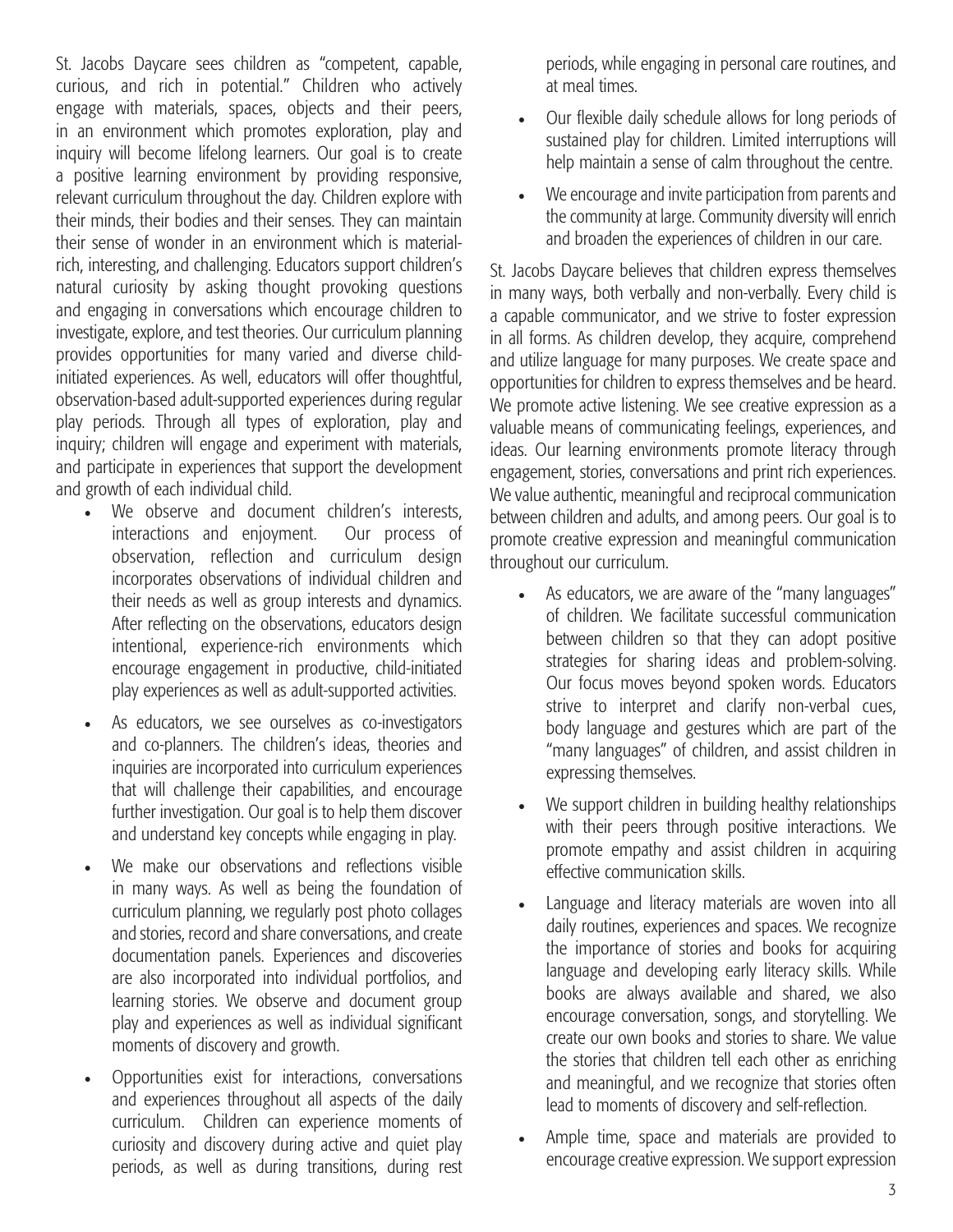in all forms – through drawing, painting, movement, sculpture and visual representation. Time spent with creative materials fosters imaginative thinking and representative play. A wide variety of art materials are available at all times.

St. Jacobs Daycare recognizes the importance of music and movement as a means to both foster expression and promote literacy and numeracy. Children will have many child-led and adult-supported opportunities to learn music, create rhythms, listen to many types of music, participate in rhythmic movement, sing, and engage with rhymes and finger plays.

The educators at St. Jacobs Daycare are committed to a process of continuous professional learning. Through self-assessments of their own skills and needs, and also by preparing a professional portfolio, the educators engage in a process of self-reflection with regards to their own development and learning needs. Each staff member is encouraged to attend ongoing professional development training annually, as well as enriching their practice through webinars, in-service workshops, and conferences. St. Jacobs Daycare engages in community partnerships for networking, advocacy and professional development.

Along with continuous observation and reflection regarding children's growth and development, St. Jacobs Daycare is committed to measuring the impact of our learning strategies with regards to children, their families and the community at large. We have established a formal process for gathering and analyzing feedback from parents regarding our program, and we continuously seek, receive, and evaluate informal feedback, in order to monitor and improve the quality and effectiveness of our programs. As a result, this program statement is a living document, which may be enhanced or altered according to the dynamic needs of our community, our families, and our educators.

Using "How Does Learning Happen?" as our guide, St. Jacobs Daycare strives to bring the best possible child care and early learning to the St. Jacobs community and beyond. We are committed to upholding the College of ECE's Code of Ethics and Standards of Practices as a foundation for quality education. As Registered Early Childhood Educators, we are committed to continuous learning, and strive to maintain a professional practice that is current, relevant and responsive to children's needs, built on our solid education and knowledge of child development. Our toddler, preschool and school age programs provide children the opportunity to be supported in a safe, caring home-like environment that is child-focused, collaborative and inquiry-based. All educators review, discuss, and consult our guiding documents, as well as our program statement on a continual basis.

## **PROHIBITED PRACTICES**

As legislated by the Child Care and Early Years Act (CCEYA), the following practices are not permitted:

- corporal punishment of the child
- physical restraint of the child, such as confining the child to a high chair, car seat, stroller or other device for the purpose of discipline or in lieu of supervision, unless the physical restraint is for the purpose of preventing a child from hurting himself, herself or someone else, and is used only as a last resort and only until the risk of injury is no longer imminent
- locking the exits of the child care centre for the purpose of confining the child, or confining the child in an area or room without adult supervision, unless such confinement occurs during an emergency and is required as part of the licensee's emergency management policies and procedures
- use of harsh or degrading measures or threats or use of derogatory language directed at or used in the presence of a child that would humiliate, shame or frighten the child or undermine his or her self-respect, dignity or self-worth
- depriving the child of basic needs including food, drink, shelter, sleep, toilet use, clothing, bedding; or
- inflicting any bodily harm on children including making children eat or drink against their will.

## **BEHAVIOUR GUIDANCE**

The staff, students and volunteers at St. Jacobs Daycare strive to provide a positive environment for children to learn and grow. We promote positive pro-social behaviour among children and between children and adults. Our practices encourage the development of self-regulation, independence, positive communication and decision-making, while maintaining awareness of safety for all children.

## **BOARD OF DIRECTORS**

Our Board of Directors plays an important role at St. Jacobs Daycare. The board provides representation to ensure various points of view are considered when policies are established/ changed, fees and the annual budget are prepared, and strategic planning for future needs of the centre is discussed. The board is responsible for working with the Executive Director in the overall operation of the centre, in cooperation with all members.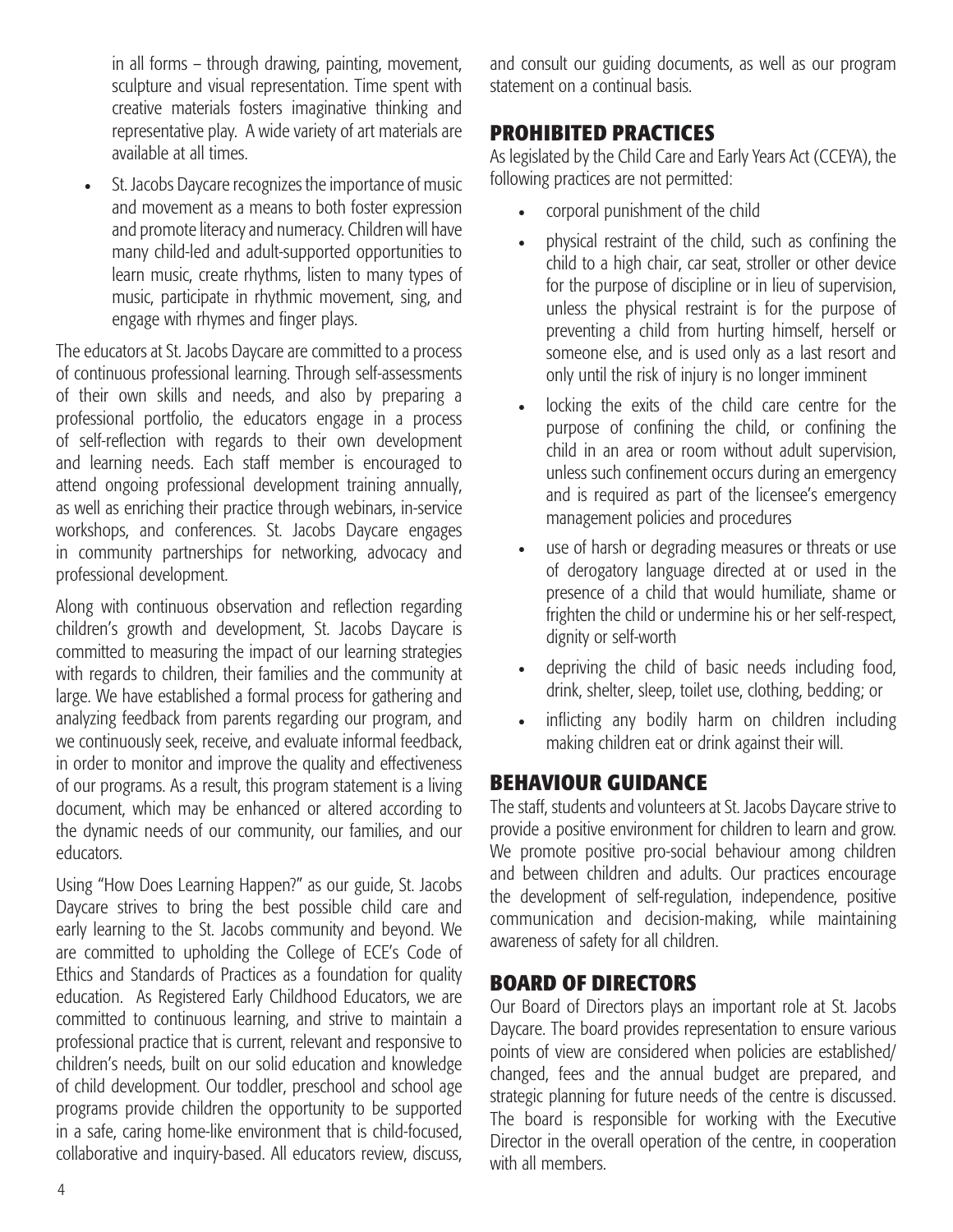Parents who are interested in learning more about this aspect of St. Jacobs Daycare, our policies and procedures manual, by-laws and constitution are available upon request from the Executive Director. We encourage all parents to participate whenever possible.

## **WAIT LIST**

POLICY: St. Jacobs Daycare provides a clear overview of how we determine the wait list, offers of admission into the program, and wait list management, in accordance with the Child Care and Early Years Act, 2014. Parents/guardians are provided with their wait list status when requested, in a manner that protects personal information. St. Jacobs Daycare's wait list policy is available for parents to review at any time in the parent handbook and on our website. St. Jacobs Daycare does not require a fee in order to place a child on our wait list.

## PROCEDURE:

#### APPLYING TO THE CENTRE

- Parents/guardians must apply to the wait list by submitting an online application through OneList Waterloo Region (www.regionofwaterloo.onehsn.com).
- Through the online application, some details regarding the program are available for parents/guardians (including the type of care available; infant, toddler, preschool, school age). Once the application has been completed on OneList, an application date is automatically generated in the online system which will help to determine your child's status on the wait list at the centre. Once the application is completed an email notification is generated to the centre supervisor, advising them a new application has been completed. The supervisor will log in to view the application, and within 1 week will send a welcome email to the parent/guardian confirming receipt of the application and an idea of the potential waitlist time.
- Parents/guardians are able to login to their online application at any time to view their current application, update any information or withdraw their application. There is no fee charged to parents/guardians to apply to the wait list and they can apply to up to 10 child care programs online.

#### WAIT LIST MANAGEMENT

The supervisor reviews wait list information online through the OneList Administration site on an ongoing basis. Any conversations with parents/guardians on the wait list are noted on the child's application form for reference purposes.

- When a parent/guardian inquires about the status of their application on the waitlist, the supervisor will provide information about the program and spaces that are available, or may be coming available. Personal information about the wait list application is never disclosed to maintain privacy and confidentiality for all families.
- As child care spaces become available at the centre, the supervisor follows up with parents/guardians to offer child care spaces in priority order. We prioritize by order of oldest application date, considering the age of the child and the child care space that is available. Priority is given to families with siblings currently attending the centre or who have attended in the previous two years, as well as to centre staff.
- Once a parent/guardian has been contacted via phone and/or email regarding an available space, they are asked to provide confirmation within 72 hours that they want to register.
- If a response is not received from a parent/guardian within the specified time frame, the supervisor may remove the application on the OneList Administration site (this moves the 'active' application to 'inactive').
- Families that respond after the 72 hours has expired, and confirm that they want to register, would have their application moved back to 'active' on the OneList Administration site, with their original application date reinstated, and are placed in priority for the next available space, if the original space offered has been filled.
- In the event that a parent/guardian confirms that care is no longer required or requests to be removed from the wait list, the supervisor can remove the application, noting the conversation with the parent/ guardian in the comments section.
- The supervisor will follow up with applications that are older than one year to inquire if care is still required. If no response is received, a second follow up advises the parent /guardian that their application to the wait list has been removed.
- Once enrolment forms are received and a start date is in place for the child, he/she is placed in the program and removed from the 'active' wait list online within the OneList Administration site by the supervisor.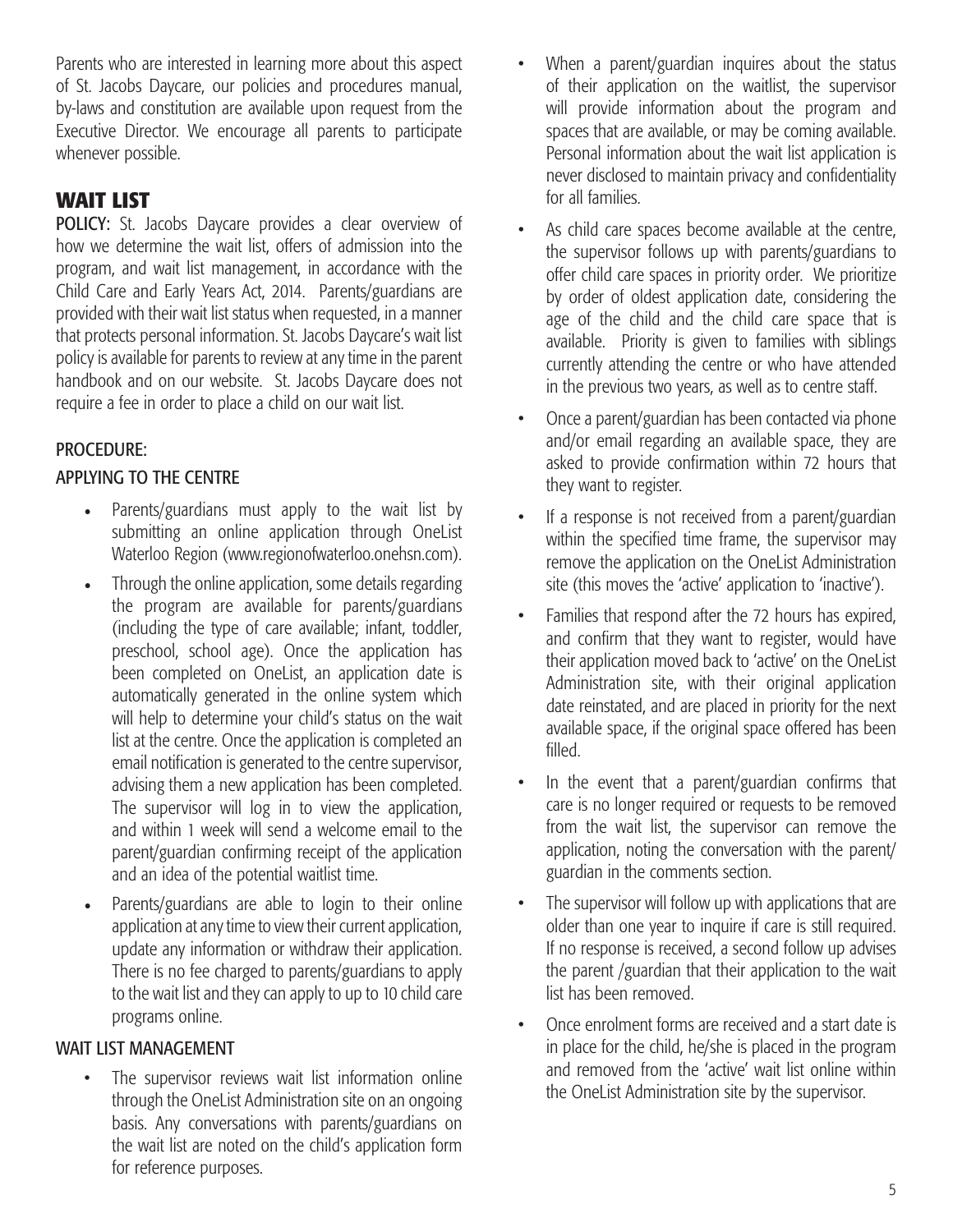## **ENROLMENT**

St. Jacobs Daycare accommodates children aged 18 months to 12 years. Child-educator ratios vary based on the child's age and their placement at the centre. The toddler ratio (generally aged 18-30 months) is 1:5, and there are two groups of five toddlers in the centre. Preschool ratios (generally aged 30 months to five years) are 1:8. There are two groups of preschool children in the centre, with a maximum of two teachers in each room. The school-age ratio is 1:15 with a maximum group size of 30 children and two educators. Full-time and part-time enrolment is available. Priority will be given to full-time care when at capacity. Part-time children may be asked to switch days or withdraw in order to accommodate full time registrants.

#### *• REGISTRATION PROCEDURE*

A tour of the centre will familiarize parents/guardians and children with the centre. The centre supervisor will be happy to answer any questions you may have about the program. A completed registration package is required prior to your child's start date.

#### *• PROGRAM ORIENTATION*

Orientation to the program includes scheduled visits for parent and child prior to the official start date. In order to save your child's space, a \$500 non-refundable deposit is required at the time of enrolment confirmation. The deposit will be deducted from your first month's tuition.

#### **FEE PAYMENTS**

#### *• POLICY*

St. Jacobs Daycare's current Fee Schedule is available at the daycare as well as on our website. (http://stjacobsdaycare.ca/ fees). Fee payments are based on room assignment. Children will move on to the next age group based on availability, development and age. Parents who have more than one child enrolled will receive a 10% tuition discount for the oldest child. Discounts do not apply to the school age program. Tuition is due on the last working day of the month for the upcoming month's care. A \$25 late fee will apply to payments received after that date.

#### *• CHILD CARE SUBSIDY*

St. Jacobs Day Care has a purchase of service agreement with the Region of Waterloo. If you wish to apply for child care subsidy, please contact the regional office or apply online. Any tuition not covered by subsidy is the responsibility of parents. As per the above policy, tuition is due on the last working day of the month for the next month's care.

#### *• ABSENCE POLICY*

There is no reduction of fees for absenteeism due to illness, inclement weather, statutory holidays and Christmas closure. Parents of school age children will not be charged on planned school closure dates (eg. Winter Break, March Break, and Summer Break).

Parents of children registered in the school age program must pay for all scheduled days, including vacation time. Parents within the school age program are required to pay the upcoming September tuition in June in order to save their space for the following school year.

#### **FUNDRAISING FEES**

In lieu of fundraising activities, an annual \$50 fundraising fee is required.

#### **SERVICE TERMINATIONS**

#### *• WITHDRAWAL*

At least one month's written notice is required for withdrawal from the program. In lieu of one month's notice, full fees will be charged. At St. Jacobs Daycare's sole discretion, failure to comply with any of our policies, including any payment provisions, may result in termination of space, and/or any other available legal remedies.

#### *• BEHAVIOUR RELATED TERMINATION*

A decision to terminate a child's enrolment at daycare due to behaviour concerns is not taken lightly, and will not be made until all other avenues have been exhausted. The issue at hand will be clearly outlined to parents during the termination procedure. The issues will be documented and articulated to parents for further discussion. If issues persist, two weeks notice of termination will be given in writing. This termination policy is meant to protect the children and staff of the child care centre from physical and mental stress.

#### **HEALTH AND SAFETY** *• CHILD ILLNESS*

The daycare follows the Community Health Department's guidelines regarding children's illnesses. When children are ill, they need appropriate care to help prevent the spread of infection to other children and staff in the centre. Staff will continuously observe your child's health throughout the day to ensure that your child is able to participate in daily activities. Children should be kept at home when the illness:

- prevents him/her from taking part in daily activities
- requires more care than staff can provide without affecting the health and safety of other children
- is infectious (high fever, vomiting, diarrhea, severe respiratory infection, undiagnosed skin rash, or red/ discharging eyes)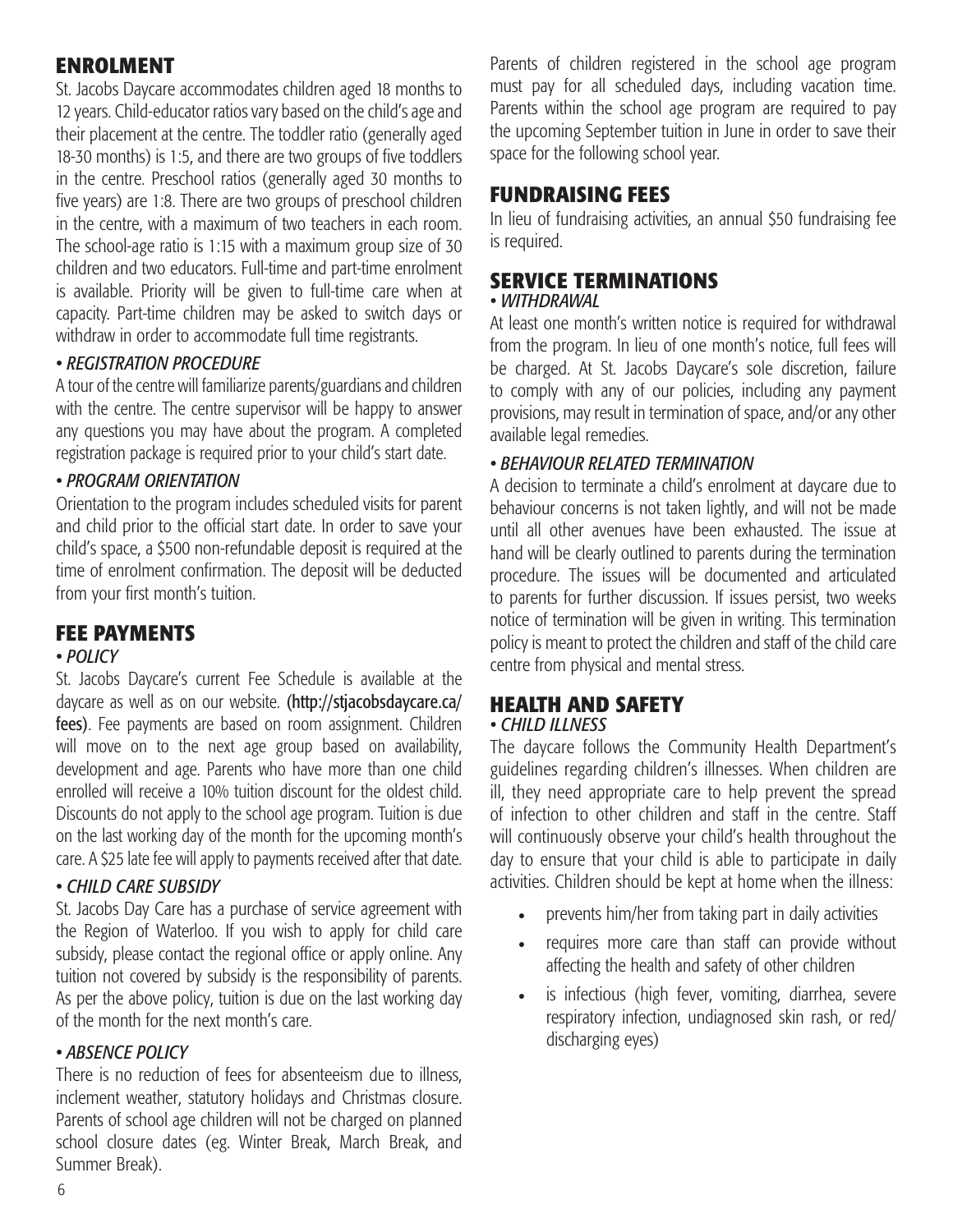If a child becomes ill while in attendance, parents will be contacted and asked to make arrangements to pick up their child. Please note that the Health Department has specific guidelines with respect to exclusion periods for some illnesses. You may be asked to keep your child home for a minimum of 24 hours, in some cases.

Please notify the centre when your child is absent due to illness. For record-keeping purposes, we need specific information about the type of illness your child is experiencing.

#### *• IMMUNIZATION REQUIREMENTS*

St. Jacobs Daycare requires that before a child who is not in attendance at a school or private school, within the meaning of the *Education Act*, who is admitted to the centre, and from time to time thereafter, the child is immunized as directed by the local medical officer of health. The above does not apply where a parent of a child objects to the immunization on the ground that the immunization conflicts with the sincerely held convictions of the parent's religion or conscience, or a legally qualified medical practitioner gives medical reasons to the licensee as to why the child should not be immunized. The Statement of Conscience or Religious Belief form for religious/conscience objections must be completed by a "commissioner for taking affidavits" (i.e. notarized). The Statement of Medical Exemption form for medical exemptions to immunizations must be completed by a doctor or nurse practitioner. Children who have immunization exemptions are unable to attend during outbreaks.

#### *• ADMINISTRATION OF MEDICATIONS AND DRUGS*

When possible, parents/guardians are encouraged to administer drugs or medication to their child at home, if it can be done without affecting the treatment schedule. The supervisor / designate oversees all drug and designates a RECE drug and medication administrator for each room. We will only administer prescription or non-prescription drugs and medications which are brought in their original container with written instructions on the label. A labeled bag will be used for all drugs and medications and will contain the following information: name of child, dosage, date of purchase, and instructions for storage and administration. All drugs and medications will be kept in a locked box and refrigerated as necessary. When non-prescribed medication is to be given, a parent will be called by an educator at the time the medication is to be given to confirm parental permission to administer the medication.

#### *• NUTRITION*

Food is catered by the Stone Crock restaurant. A nutritious lunch, morning snack and afternoon snack is provided. Our menus have been designed in conjunction with a holistic nutritionist as well as following the recommendations set out in Health Canada's documents. Food for the after school program is purchased at a

local grocery store. When school-aged children are in attendance over the lunch hour, such as on PD days, they will be required to supply their own bagged lunch. Parents may choose to supply food and/or drink for their child for a variety of reasons. Parents must complete a "Special Diet Requirements" form when food replacements from home are required. All food and drink brought from home must be in a container labeled with child's name. To ensure the safety of all children and staff, parents will be informed of any anyphlyactic allergies when they supply food or drink from home. Educators will review the contents and ingredients of all food brought from home to ensure complacence with our anaphylactic policy. If a parent brings food that conflicts with an individual anaphylactic plan, the parents will be informed and alternative food from the centre will be provided, which will reflect the child's dietary requirements. Centre staff will safely dispose of any food that may cause an anaphylactic reaction in a child or staff member at the centre.

If you wish to bring a treat for your child's class to celebrate a birthday, please check with your child's educator in advance. All treats must be store-bought in order to comply with food safety regulations. We cannot allow homemade treats to be served at the centre.

#### **SLEEP/REST TIME**

St. Jacobs Daycare understands that not all children require a nap. Young children benefit from periods of quiet and relaxation to balance their active play. St. Jacobs Daycare will meet the needs of each individual child, while taking into account parents requests regarding their children's sleep arrangements. Some parents may need to fill out a 'Special Sleep Instruction' form that will support their child's individual needs.

#### **PROGRAM GENERAL INFORMATION** *• ARRIVALS AND DEPARTURES*

The centre opens at 7:30 am and closes at 5:30 pm. Upon arrival, parents need to assist their child with removing outdoor clothing and take him/her to the educator. Children need a certain amount of structure for security. Therefore, please arrange to arrive and depart about the same time each day. It is important that you notify the supervisor if your arrival and departure times will change significantly from the usual times. There are staff/child ratios to follow, and staffing may need to be rearranged. If your child is not attending on that day, please inform the supervisor before 9:00 a.m.

The School Age Program runs from 3:30 pm to 6:00 pm. The children will be escorted by the daycare staff from the public school to the St. Jacobs Mennonite Church.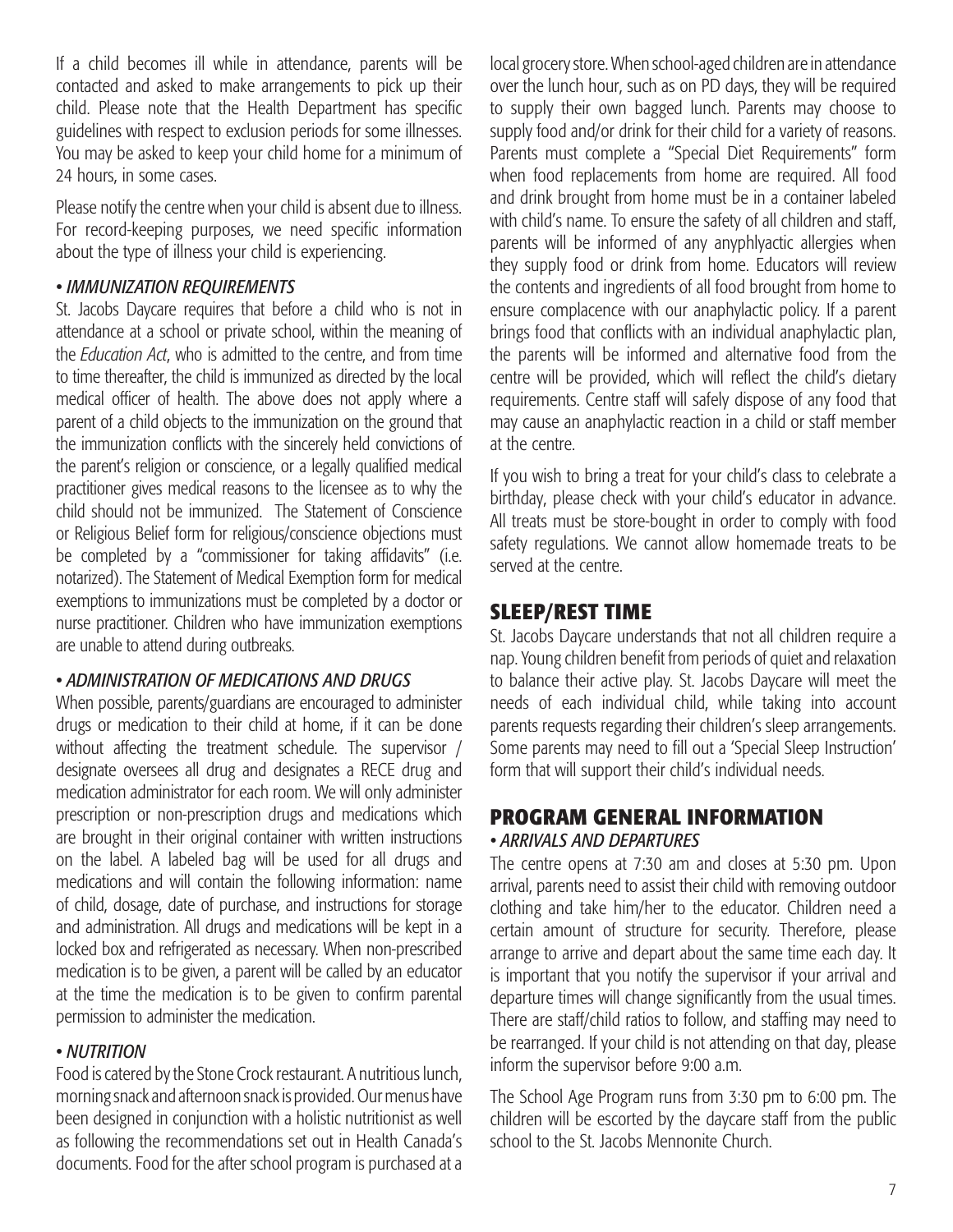Because staff members are paid until 5:30 pm (6:00 pm for school age program), parents must pick their child up on time. We charge a late fee based on \$2.00 per minute after closing time. A sign will be posted when the late fee is in effect.

#### *• RELEASE OF CHILDREN FROM THE PROGRAM*

Your child will not be released to anyone who is not listed on the child release form, unless written parent permission is provided. We ask that you let us know if your child is being picked up by someone other than the usual person. Please accompany and assist your child to gather his/her belongings from their cubby. Please inform the supervisor if there is a court order restricting an individual from seeing your child. It is essential that we have a copy of the court order on file. If this information changes, please inform the supervisor.

#### *• INFORMATION CHANGES*

Parents/guardians are required to provide up-to-date information concerning work phone number, home phone number, addresses, hours of care required, allergies, immunizations, and authorized pick-up persons. If any of this information changes, please inform the supervisor.

#### *• HOLIDAYS*

The daycare is closed: New Year's Day, Family Day, Good Friday, Victoria Day, Canada Day, Civic Holiday, Labour Day, Thanksgiving Day, Christmas Day and Boxing Day. The centre is also closed for approximately one week at Christmas. Exact dates will be posted. The School Age Program is closed for the additional public school holidays; Christmas Break, March Break and Summer Break.

#### *• SCHOOL AGE PROGRAM*

Any parent/guardian wishing for their child to attend the daycare in our School Age Program will receive a form regarding their future childcare needs. Program spaces will be filled by children from within the daycare before accepting children waiting from outside the daycare. The centre cannot guarantee you will get a space. We will do our best to accommodate parents/guardians in this matter.

The School Age Program offers full day care on PD Days. School Age parents/guardians will receive a form to indicate child care requirements for PD Days. Once you sign up for care, we will reserve your spot on a first come, first serve basis. We will do our best to accommodate these needs.

#### *• FIELD TRIPS AND OFF-SITE ACTIVITIES*

We enjoy taking advantage of the many sites in St. Jacobs. We regularly plan walking field trips for the children to enjoy. Some of our favourite stops are the bakery, post office, wilderness trails, parks and library. A consent form for excursions in town is provided in the registration package.

#### *• CHILDREN'S BELONGINGS*

The centre is not responsible for the loss of personal items. Please ensure that all personal items, which are brought into the centre are labeled with your child's name. From time to time, some clothing or personal items may be misplaced. If you are not able to locate your child's belongings, please speak to an educator. We will do our best to assist you in locating your missing items.

Your child should be dressed in clothing that is appropriate for the weather and daycare activities. Please bring an extra set of clothing to be left at the daycare.

#### *• SPECIALIZED SERVICES*

At times, we do utilize early intervention services within our community; for example KidsAbility, KidsLink and KW Habilitation, to help enhance development of the children in our care. Prior to your child receiving these services, written permission will be required.

#### *• PARENT INVOLVEMENT*

Parents/guardians are welcome to drop in and observe our program of learning and discovery at any time. We are always happy to have volunteers. Please note that in order to volunteer in a child care setting, the Ministry of Education requires that a current police records check be completed and reviewed by the supervisor/designate. The reference check can be obtained through your local police office. Volunteers can receive a reduced fee for this service upon requesting a letter from the supervisor stating the position is volunteer within our agency, prior to applying for the check.

#### *• STUDENT / VOLUNTEER POLICY*

The daycare welcomes students and volunteers into our program as part of training and community involvement. Direct unsupervised access (eg. when the adult is alone with a child) is not permitted for persons who are not employees of St. Jacobs Daycare. Students and volunteers are not counted in the staffing ratios.

#### *• PARKING*

There is a parking lot located at the back of the daycare. Please drive slowly and turn your ignition off when dropping off or picking up your child. For the school age program, the parking lot is located behind the St. Jacobs Mennonite Church.

#### *• INCLEMENT WEATHER POLICY*

St. Jacobs Daycare has a policy on unexpected centre closures. In adverse weather conditions, parents/guardians are advised to listen to local radio stations for notices of an unexpected centre closure. A voice mail message will be left on the daycare answering machine advising parents/guardians when we are closed. Should a closure be necessary mid-day, educators will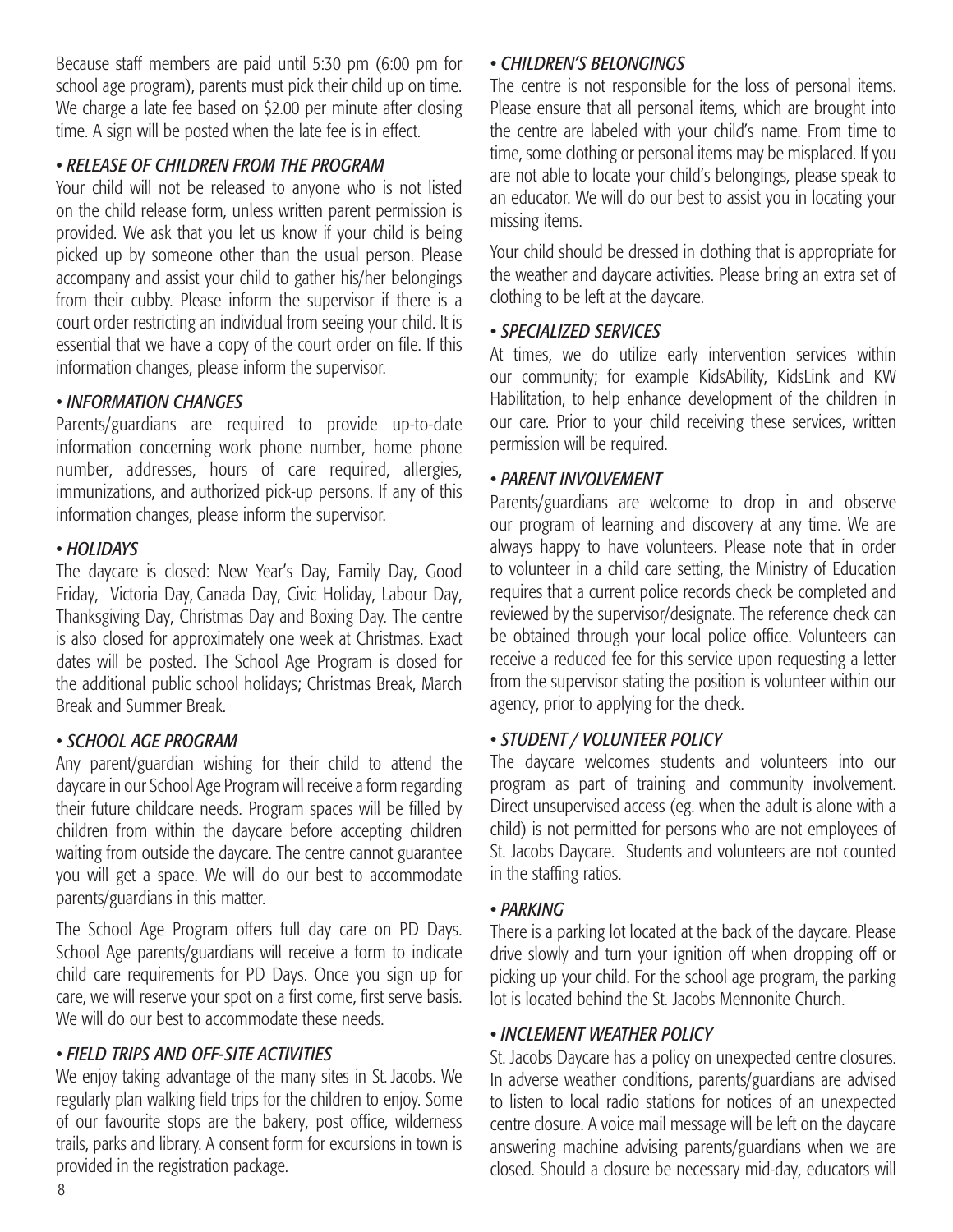contact parents/guardians by phone to notify them of the early closure and request pick up.

## **EMERGENCY MANAGEMENT**

#### *• EMERGENCY RESPONSE PREPARATION*

St. Jacobs Daycare has an Emergency Management Policy and Emergency Management Procedures in place. Educators are trained in the emergency preparedness and response in relation to fire, tornado, lock-down procedures, or other life-threatening emergency situations. Throughout the year, children and educators will participate in fire, lock-down and tornado drills and discuss our procedures. Each educator carries out specific duties, and the children are made aware of how to respond to the emergency. Parents are notified by a written posting of drills that have taken place. Educators will ensure that children are kept safe, are accounted for, and are supervised at all times during an emergency situation.

#### *• DESIGNATED SHELTER*

In the event of a fire or other life-threatening emergency situation, when children and staff are required to evacuate, our designated emergency shelter is the St. Jacobs Firehall, located at 3 Water Street in St. Jacobs. The telephone number is 519-664-2887.

#### *• NOTIFICATION OF PARENTS IF AN EMERGENCY OCCURS*

A current list of emergency contacts and parent/guardian telephone numbers are kept in the attendance binders with educators at all times. Once safe at the designated shelter, the educators will commence notification of parents/guardians.

#### *• SERIOUS OCCURRENCE NOTIFICATION POSTING*

St. Jacobs Daycare will post a high-level "Serious Occurrence Notification Form" at the daycare when a serious occurrence has occurred. The posting will give parents information about the incident and outline follow-up actions taken and the outcomes, while respecting the privacy of the individuals involved. Longer-term actions taken by the operator will also be included to help prevent similar incidents in the future, where applicable. Many factors may lead to a serious occurrence report. A serious occurrence does not necessarily mean that the centre is out of compliance with licensing requirements or that children are at risk in the daycare.

## **ACCESSIBLE CUSTOMER SERVICE**

In partnership with families, St. Jacobs Daycare Inc. provides a professionally-led, child-centred program which focuses on providing quality child care. St. Jacobs Daycare remains accountable to those who use our service as well as the Ministry of Education.

St. Jacobs Daycare strives at all times to provide care for our families in a way that respects the dignity and independence of people with disabilities. We are also committed to giving people with disabilities equal opportunity to access our goods and services while allowing them to benefit from the same services, in the same place and in a similar way as other families. Every reasonable effort will be made to overcome barriers faced by children and/or adults.

Our accessibility policies and procedures are available for your review in a number of formats. Should you wish to access these documents, or if you require a specific accommodation because of a disability or a medical need, please notify the supervisor/designate.

## **PARENT ISSUES AND CONCERNS**

The purpose of this policy is to provide a transparent process for parents/guardians, the child care licensee, and staff to use when parents/guardians bring forward issues/concerns.

#### *• POLICY - GENERAL*

Parents/guardians are encouraged to take an active role in St. Jacobs Daycare and regularly discuss what their child(ren) are experiencing with our program supervisor and educators. As supported by our program statement, we support positive and responsive interactions among the children, parents/guardians, child care providers and staff, and foster the engagement of, and ongoing communication with, parents/guardians about the program and their children. Our educators are available to engage parents/guardians in conversations and support a positive experience during every interaction.

All issues and concerns raised by parents/guardians are taken seriously by St. Jacobs Daycare and will be addressed. Every effort will be made to address and resolve issues and concerns to the satisfaction of all parties and as quickly as possible.

Issues/concerns may be brought forward verbally or in writing. Responses and outcomes will be provided verbally, or in writing upon request. The level of detail provided to the parent/ guardian will respect and maintain the confidentiality of all parties involved.

An initial response to an issue or concern will be provided to parents/guardians within 2 business days. The person who raised the issue/concern will be kept informed throughout the resolution process.

Investigations of issues and concerns will be fair, impartial and respectful to parties involved.

#### *• CONFIDENTIALITY*

Every issue and concern will be treated confidentially and every effort will be made to protect the privacy of parents/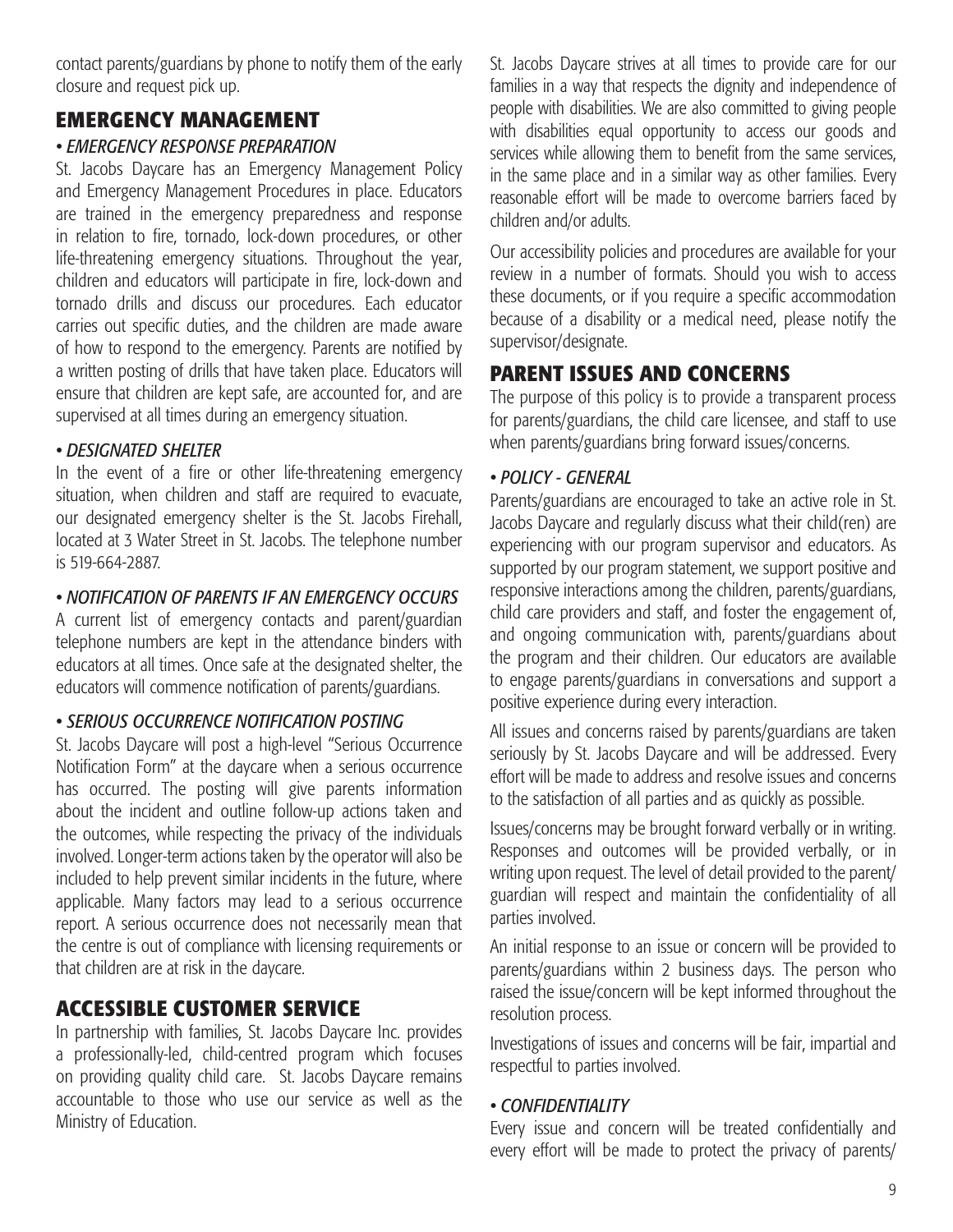guardians, children, staff, students and volunteers, except when information must be disclosed for legal reasons (e.g. to the Ministry of Education, College of Early Childhood Educators, law enforcement authorities or a Children's Aid Society).

#### *• CONDUCT*

St. Jacobs Daycare maintains high standards for positive interaction, communication and role-modeling for children. Harassment and discrimination will therefore not be tolerated from any party.

If at any point a parent/guardian, provider, or staff feels uncomfortable, threatened, abused or belittled, they may immediately end the conversation and report the situation to the supervisor and/or licensee.

#### *• CONCERNS ABOUT THE SUSPECTED ABUSE OR NEGLECT OF A CHILD*

Everyone, including members of the public and professionals who work closely with children, is required by law to report suspected cases of child abuse or neglect.

If a parent/guardian expresses concerns that a child is being abused or neglected, the parent will be advised to contact the local Children's Aid Society (CAS) directly.

Persons who become aware of such concerns are also responsible for reporting this information to CAS as per the "Duty to Report" requirement under the Child and Family Services Act.

For more information, visit http://www.children.gov.on.ca/ htdocs/English/childrensaid/reportingabuse/index.aspx

#### *• ESCALATION OF ISSUES OR CONCERNS*

Where parents/guardians are not satisfied with the response or outcome of an issue or concern, they may escalate the issue or concern verbally or in writing to St. Jacobs Daycare's Board of Directors.

Issues/concerns related to compliance with requirements set out in the Child Care and Early Years Act., 2014 and Ontario Regulation 137/15 should be reported to the Ministry of Education's Child Care Quality Assurance and Licensing Branch.

Issues/concerns may also be reported to other relevant regulatory bodies (e.g. local public health department, police department, Ministry of Environment, Ministry of Labour, fire department, College of Early Childhood Educators, Ontario College of Teachers, College of Social Workers etc.) where appropriate.

## **CONTACTS:**

- Denise Fretz Executive Director 519-664-1110 Email: director@stjacobsdaycare.ca
- Ministry of Education Licensed Child Care Help Desk: 1-877-510-5333 Email: childcare ontario@ontario.ca
- College of Early Childhood Educators: 1-888-961-8558 Email: info@college-ece.ca
- Family and Children's Services of the Waterloo Region: 519-576-0540
- Region of Waterloo Public Health: 519-575-4400
- Ministry of Labour: 1-877-202-0008
- Waterloo Regional Police: 519-653-7700
- Waterloo Regional Fire Department: 519-884-2121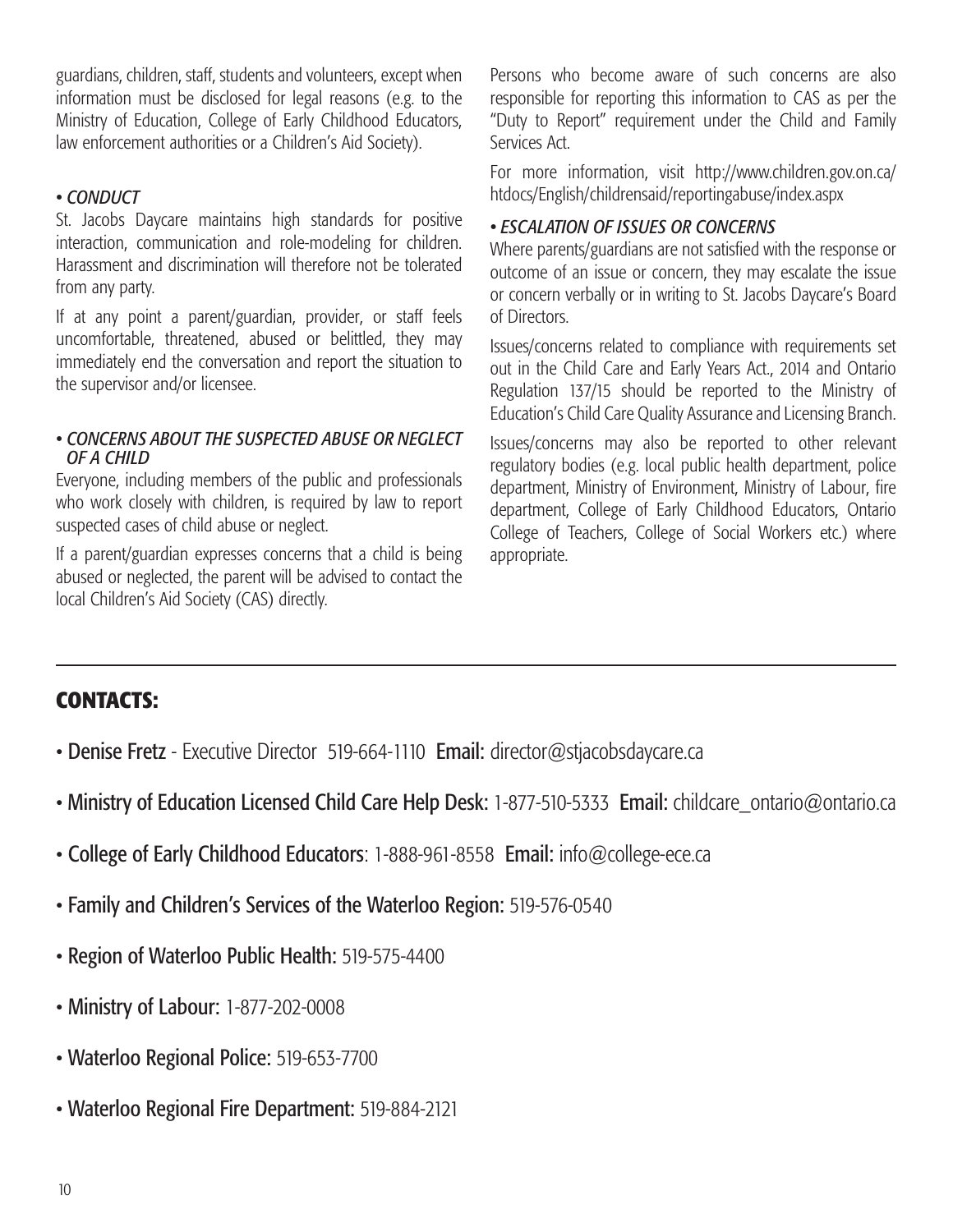## **Procedures**

| <b>Nature of Issue or</b>                                                                                                           | <b>Steps for Parent and/or Guardian to</b>                                                                                                                                                                                                                                                                                                                                         | <b>Steps for St. Jacobs Daycare in</b>                                                                                                                                                                                                                                                         |
|-------------------------------------------------------------------------------------------------------------------------------------|------------------------------------------------------------------------------------------------------------------------------------------------------------------------------------------------------------------------------------------------------------------------------------------------------------------------------------------------------------------------------------|------------------------------------------------------------------------------------------------------------------------------------------------------------------------------------------------------------------------------------------------------------------------------------------------|
| <b>Concern</b>                                                                                                                      | <b>Report Issue/Concern:</b>                                                                                                                                                                                                                                                                                                                                                       | responding to issue/concern:                                                                                                                                                                                                                                                                   |
| Program Room-                                                                                                                       | Raise the issue or concern to                                                                                                                                                                                                                                                                                                                                                      | Address the issue/concern at the time it is                                                                                                                                                                                                                                                    |
| <b>Related</b>                                                                                                                      | the classroom staff directly                                                                                                                                                                                                                                                                                                                                                       | raised                                                                                                                                                                                                                                                                                         |
| E.g: schedule, sleep<br>arrangements, toilet<br>training,<br>indoor/outdoor<br>program activities,<br>feeding<br>arrangements, etc. | or<br>the supervisor or licensee.<br>$\qquad \qquad \blacksquare$                                                                                                                                                                                                                                                                                                                  | or<br>arrange for a meeting with the<br>$\overline{\phantom{a}}$<br>parent/guardian within 2 business days.<br>Document the issues/concerns in detail.<br>Documentation should include:<br>the date and time the issue/concern was<br>received;<br>the name of the person who received the     |
|                                                                                                                                     |                                                                                                                                                                                                                                                                                                                                                                                    | issue/concern;                                                                                                                                                                                                                                                                                 |
| General, Centre- or<br><b>Operations-Related</b>                                                                                    | Raise the issue or concern to<br>the supervisor or board of directors.<br>$\blacksquare$                                                                                                                                                                                                                                                                                           | the name of the person reporting the<br>$\overline{\phantom{a}}$<br>issue/concern;                                                                                                                                                                                                             |
| E.g: child care fees,<br>hours of operation,<br>staffing, waiting lists,<br>menus, etc.                                             |                                                                                                                                                                                                                                                                                                                                                                                    | the details of the issue/concern; and<br>$\blacksquare$<br>any steps taken to resolve the issue/concern<br>and/or information given to the<br>parent/guardian regarding next steps or<br>referral.                                                                                             |
| Staff-, Duty parent-,                                                                                                               | Raise the issue or concern to                                                                                                                                                                                                                                                                                                                                                      | Provide contact information for the appropriate                                                                                                                                                                                                                                                |
| Supervisor-, and/or                                                                                                                 | the individual directly<br>$\overline{\phantom{a}}$                                                                                                                                                                                                                                                                                                                                | person if the person being notified is unable to                                                                                                                                                                                                                                               |
| <b>Licensee-Related</b>                                                                                                             | or                                                                                                                                                                                                                                                                                                                                                                                 | address the matter.                                                                                                                                                                                                                                                                            |
|                                                                                                                                     | the supervisor or board of directors.<br>-<br>All issues or concerns about the conduct<br>of staff, duty parents, etc. that puts a<br>child's health, safety and well-being at risk<br>should be reported to the supervisor as<br>soon as parents/guardians become aware<br>of the situation.                                                                                      | Ensure the investigation of the issue/concern<br>is initiated by the appropriate party within 2<br>business days or as soon as reasonably<br>possible thereafter. Document reasons for<br>delays in writing.<br>Provide a resolution or outcome to the<br>parent(s)/guardian(s) who raised the |
| <b>Student- / Volunteer-</b>                                                                                                        | Raise the issue or concern to                                                                                                                                                                                                                                                                                                                                                      | issue/concern.                                                                                                                                                                                                                                                                                 |
| Related                                                                                                                             | - the staff responsible for supervising<br>the volunteer or student<br>or<br>the supervisor and/or board of<br>-<br>directors.<br>All issues or concerns about the conduct<br>of students and/or volunteers that puts a<br>child's health, safety and well-being at risk<br>should be reported to the supervisor as<br>soon as parents/guardians become aware<br>of the situation. |                                                                                                                                                                                                                                                                                                |